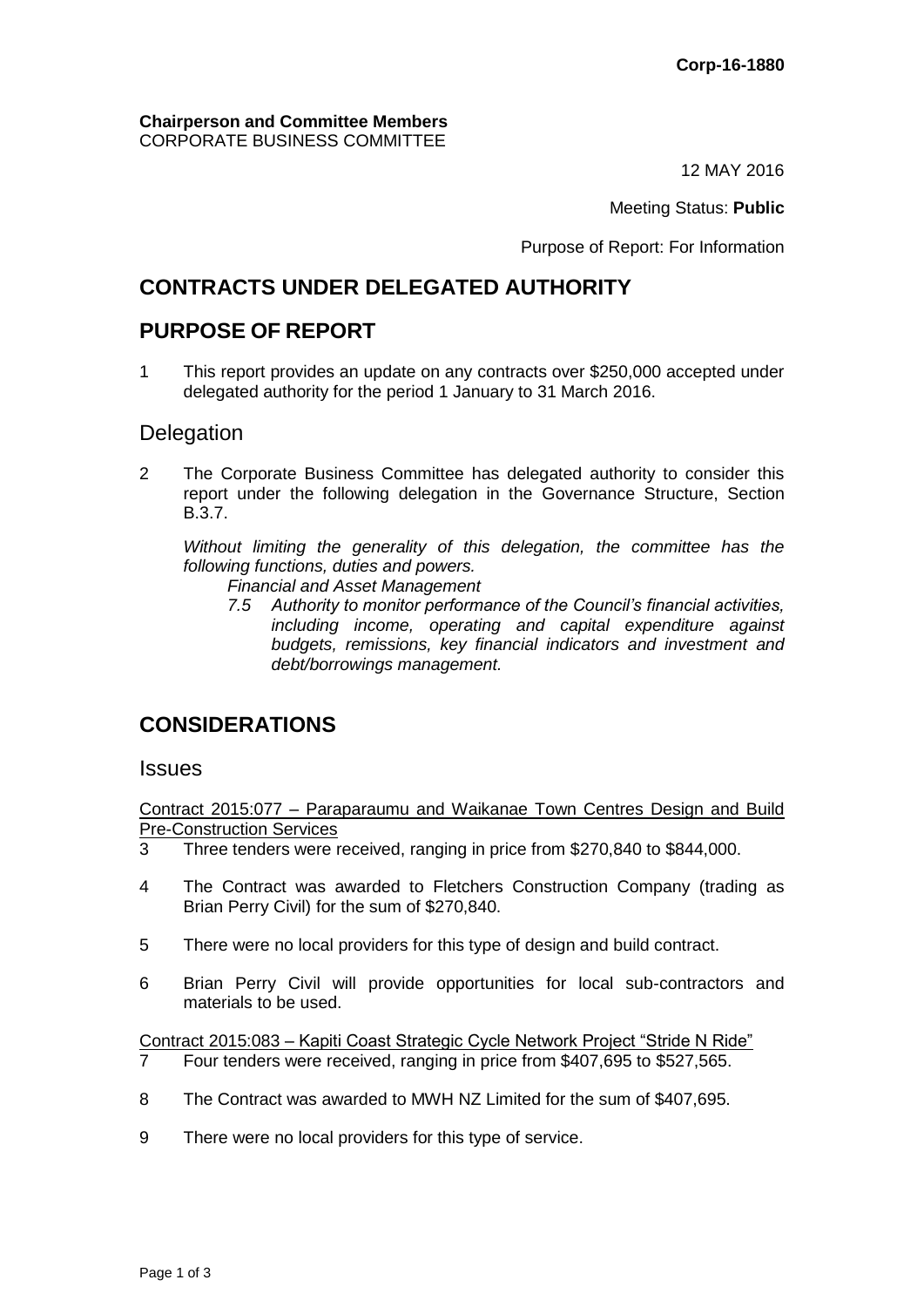Earthquake Prone Building Assessment Services

- 10 Fourteen tenders were received ranging from \$243,750 to \$1,546,250.
- 11 It was decided, that as part of the Request for Proposal and tender process to deal with issues such as conflicts of interest and capacity to carry out the work, the Council would engage two consultants.
- 12 The Contract was awarded to Beca Limited for the sum of \$568,750 and Opus International Consultants Limited for the sum of \$543,750.
- 13 There were no local providers for this type of service.

#### Financial Considerations

14 There are no financial, legal, consultation and publicity considerations.

### **SIGNIFICANCE OF DECISION**

15 The Council's significance policy is not triggered.

### **RECOMMENDATIONS**

16 That the Corporate Business Committee notes that there were three contracts accepted under delegated authority over \$250,000 for the period 1 January to 31 March 2016.

**Report prepared by: Approved for Submission by:**

**Mark de Haast Financial Controller** **Wayne Maxwell Group Manager Corporate Services**

**Approved for Submission by:**

**Sean Mallon Group Manager Infrastructure Services**

Appendix 1 Contracts over \$250,000 approved under delegated authority for 2015/16 year previously reported to the Corporate Business Committee.